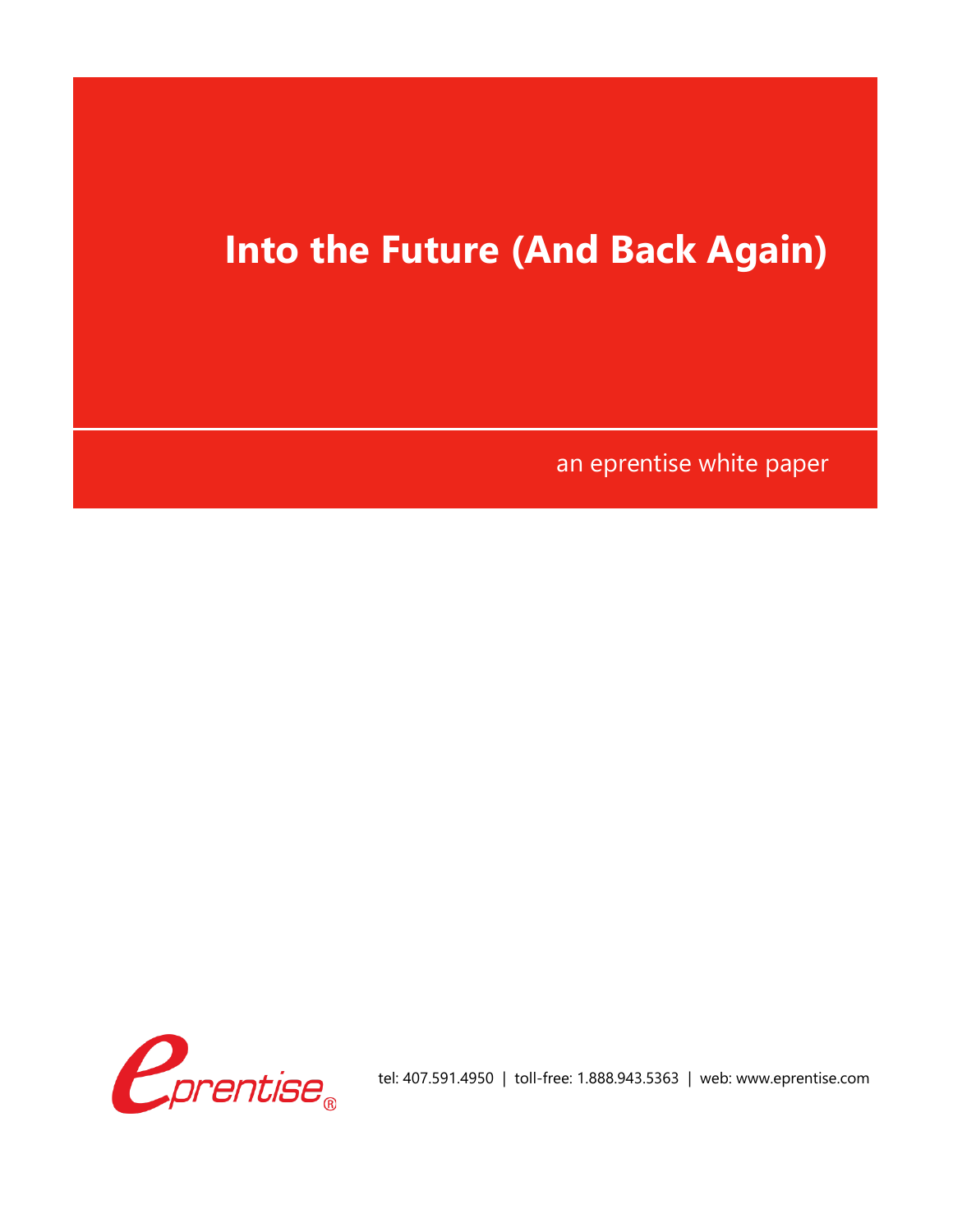Into the Future (And Back Again)

Author: Helene Abrams www.eprentise.com

*© 2022 eprentise, LLC. All rights reserved.*

*eprentise, FlexField Express and FlexField are registered trademarks of eprentise, LLC.*

*Oracle is a registered trademark of Oracle Corporation. All other company or product names are used for identification only and may be trademarks of their respective owners.*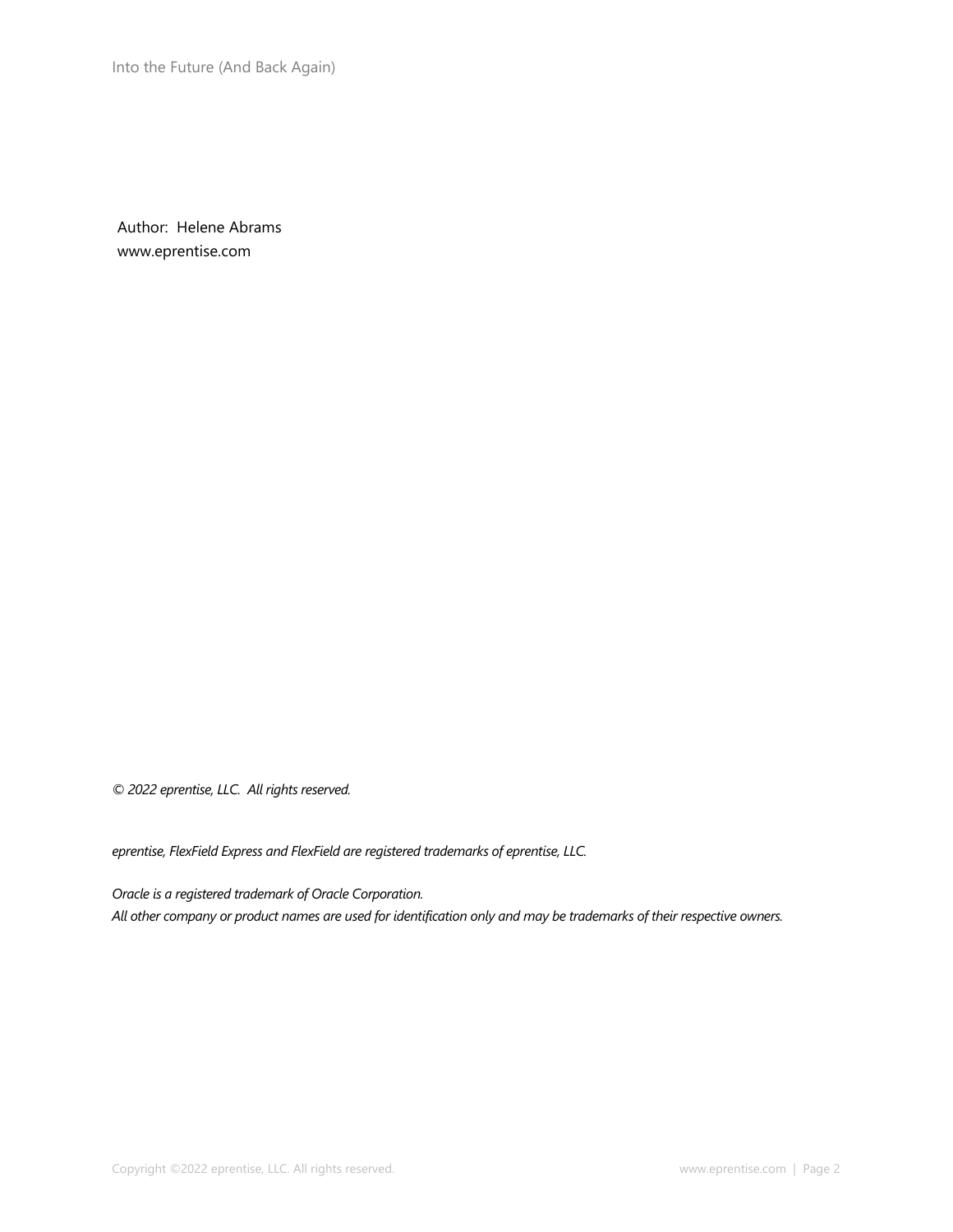Designing an accounting flexfield is one of the most difficult processes in an Oracle® implementation. A "good" chart of accounts has the following criteria:

- 1. The segments support important aspects of the business.
- 2. You are able to report on critical business components with standard reports without resorting to spreadsheets.
- 3. There is enough room to expand within each segment.
- 4. FSGs and other reports are easy to create.
- 5. Summary accounts and rollup groups fall naturally within ranges.
- 6. Information in the chart of accounts is not repeated from other modules.
- 7. There is only one type of information in each segment.

Answering the 4 questions "Who?", "What?", "Where", "Why", and possibly "How" helps identify segments that will give your accounting flexfield the ability to classify each transaction. When transactions are classified, then it is easy to report on the relevant aspects of that transaction, to group that transaction with other similar types of transactions, and to differentiate the parameters of the transaction. "Who" can be represented by a legal entity and intercompany segments and a cost center, a department or business unit segment. An Activity segment can answer the "What" question. "Where" is represented by a Location or Region segment. "Why" is answered by the natural account segment (e.g. a lease expense, revenue from sales). "How" is often used in government or fund accounting to identify the fund from which the money is coming.

If your segments are designed to answer the who, what, where, why, and how questions, and within each segment you have designed different levels of roll-up groups, then you will easily be able to analyze the transactions in different ways and in as much detail as you want without using spreadsheets. The most detail is in the lowest level of rollup groups. If you want to analyze the big picture, report on the parent values. When designing the values be sure to allow enough room to grow within each rollup group. I usually suggest incrementing by at least 5 within each group, and by 10 if the group is likely to be a high growth area. For example, if you have a location segment, allow enough room to add ten additional values between each of your lowest levels. Your location hierarchy might look like this:

- 10000 US
	- o 11000 Midwest
		- 11100 Detroit Metropolitan Area
			- **■** 11110 Ann Arbor
			- **■** 11120 Canton
			- **■** 11130 Plymouth
- 20000 Canada

When you are creating reports, you can report on the parent values (Detroit Metropolitan Area, Midwest, or the entire US) to track the right information for your analytical needs. When creating rules cross validation and security rules and FSG reports, you can include a whole range of values in your rule or create a master report for the entire range and then exclude specific values if needed. Many of our customers have reduced thousands of cross-validation rules to under 50 rules by re-ranging their values. When designing your segments, you should have information in one place. If you are implementing Oracle Projects modules, there is no need to have a project segment in your accounting flexfield. You will get all the information that you need from reports in the Projects modules. If you are implementing